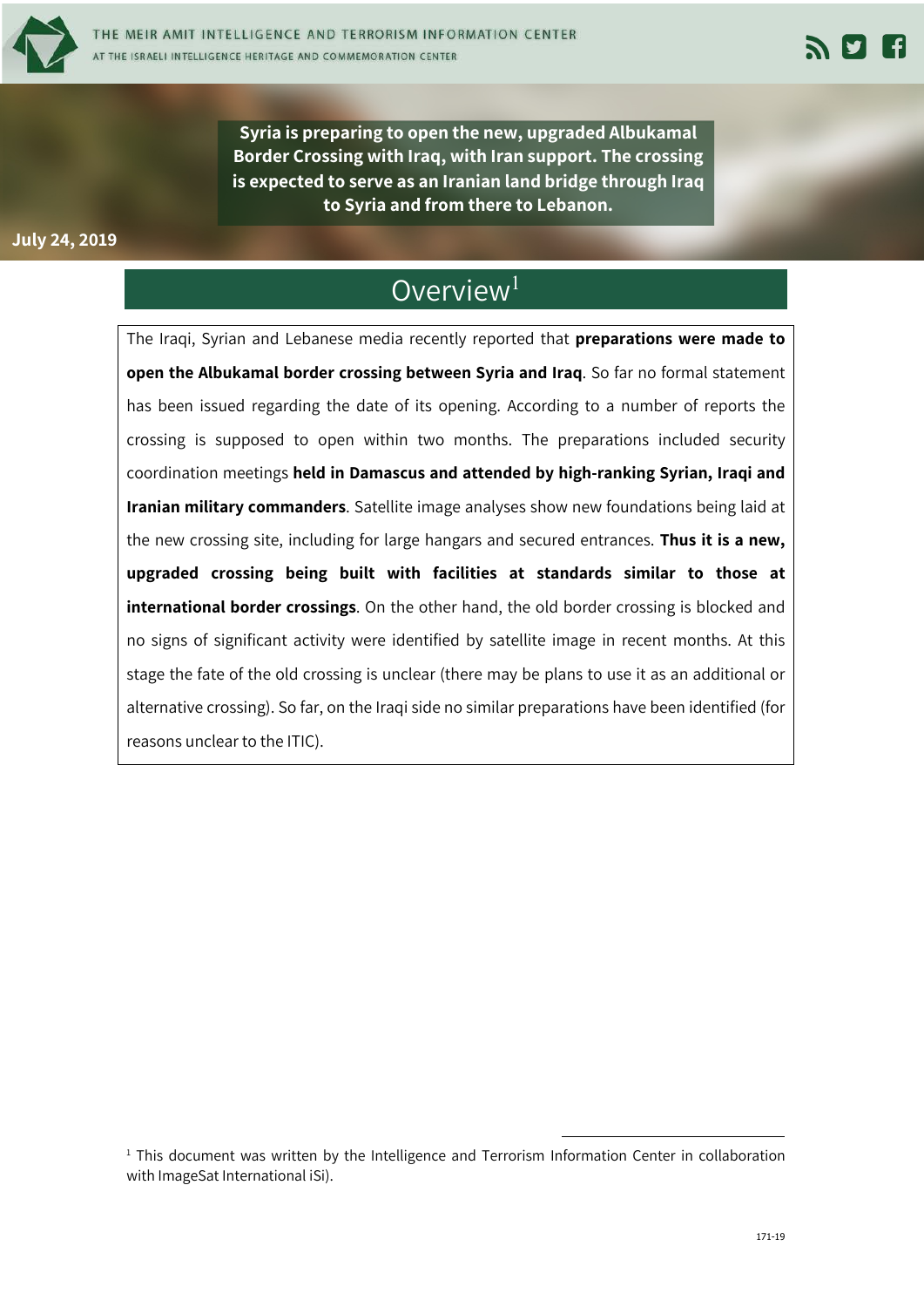

**Syria: The New Albukamal-Al-Qaim Border Crossing is Under Construction** 

**The construction of the new border crossing between Syria and Iraq (satellite image analysis and interpretation, iSi, July 19, 2019).**

**The new border crossing between Syria and Iraq at Albukamal is considered strategically important by Iran. That is because the crossing is vital for the land bridge Iran seeks to construct between its territory and the Mediterranean Sea. The route allows Iran to send forces, supplies and weapons through Iraq to Syria and from there to**  Lebanon. It can be assumed that Iran is of the opinion that the land bridge will enable it to reduce its dependence on risky aerial and naval routes. The new crossing, when it opens, will **enable larger numbers of vehicles to enter Syria and make it easier to preserve secrecy**  (since it is farther from residential buildings). Therefore it **is likely that the new crossing is being constructed with Iranian aid**, and possibly with Iranian involvement. In addition, Iran participates in securing the area between Albukamal in Syria and al-Qa'im in Iraq by using Shi'ite militias deployed permanently in the region.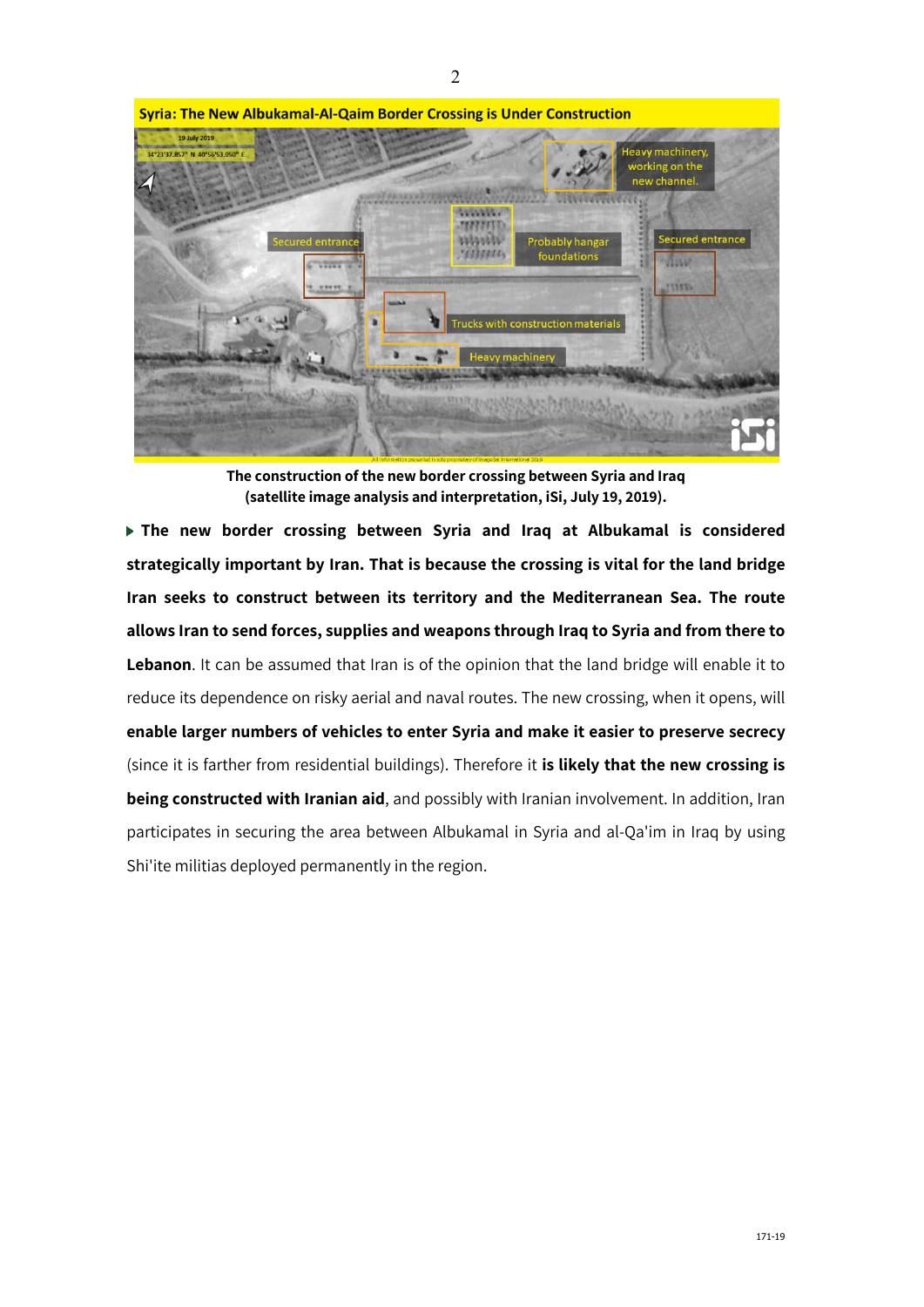



**The location of the new border crossing at Albukamal, farther from residential buildings (satellite image analysis and interpretation, iSi)**



**The land bridge from Iran to Syria and from Syria to Lebanon though the Albukamal border crossing (iSi map). For the Iranians, using the shorter route through the al-Tanef Crossing is currently not practical because of the presence of American forces and rebel organizations operating under American aegis.**

## **The importance of the Albukamal Crossing for the Iranians**

**Why do the Iranians regard Albukamal as a key region?** Between Baghdad and Damascus there are two main overland routes: **one is shorter** and runs from **Baghdad to Damascus though the al-Tanef Crossing** (which is in the border triangle **of Iraq, Jordan and Syria**). However, Iran **cannot make logistic use** of the route (at least at this point in time) because **the al-Tanef Crossing is controlled by the United States** and rebel organizations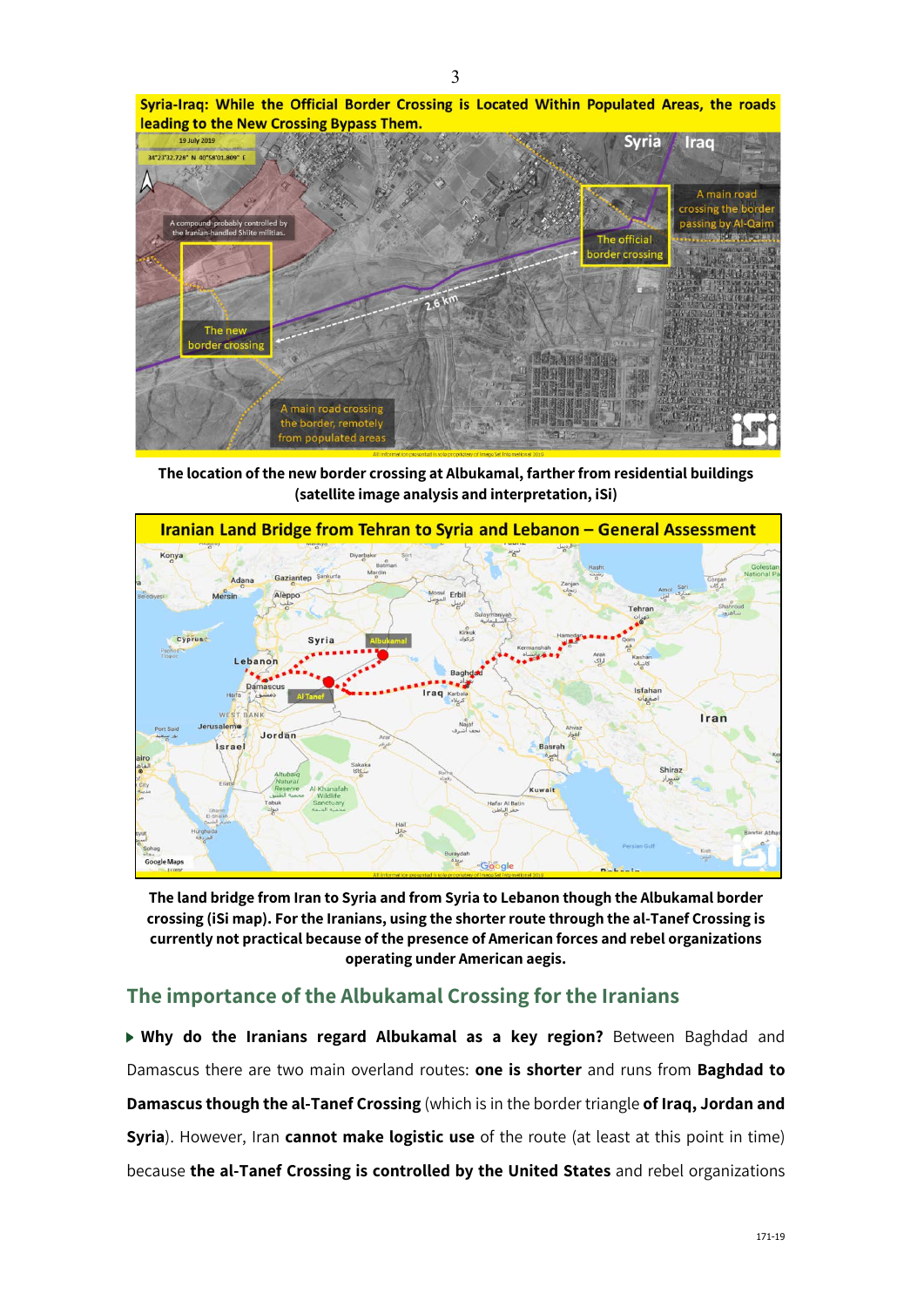operating under its aegis. **The other route is longer** and runs from Baghdad through the Euphrates Valley and crosses the border at Albukamal. **For the time being, the longer route is important because currently it is the only overland route that can be used to move supplies**. Although using the route presents security difficulties (because of ISIS's continued guerrilla activities), the Iranians currently give it priority. For that reason the Iranians are **upgrading the Albukamal Crossing**, over which they have **considerable influence, and possibly control**.

▶ In view of Iran's strategic interest, Hezbollah and the Shi'ite militias sponsored by Iran **played an important role in taking control Albukamal from ISIS (November 2017)**. The crossing was put to use immediately after the occupation of the region. The Shi'ite militias, handled by Iran and supported by Iranian advisors, **remained in the Albukamal region even after the fighting against ISIS had ended, and today they are a significant force,** supporting the Syrian army in holding the area. On the Iraqi side of the border as well, in ITIC assessment the dominant military forces are the **Shi'ite militias supported by Iran and belonging to the "popular mobilization."**<sup>2</sup> It can be assumed that the Iranian-sponsored Shi'ite militias on both sides of the border will be integrated into securing the regions of the crossings between Iraq and Syria.





**Right: Qassem Soleimani, commander of the Iranian Revolutionary Guards Corps' Qods Force, with an operative from the Movement of the Noble Ones (harakat al-nujaba) during the conquest of Albukamal (Enab Baladi, November 17, 2017). Left: Soleimani contacts the Shi'ite militias fighting in Albukamal (Twitter account of Hezbollah's central combat information, November 20, 2017).**

<sup>2</sup> In al-Qa'im a force of the "popular mobilization" is deployed, called **the Imam Ali Battalions**, commanded by Abu Sajad. An additional force of about two hundred operatives is deployed at Albukamal on the Syrian side of the border. Imam Ali Battalions force operatives routinely used to cross the border (al-Monitor, July 20, 2019).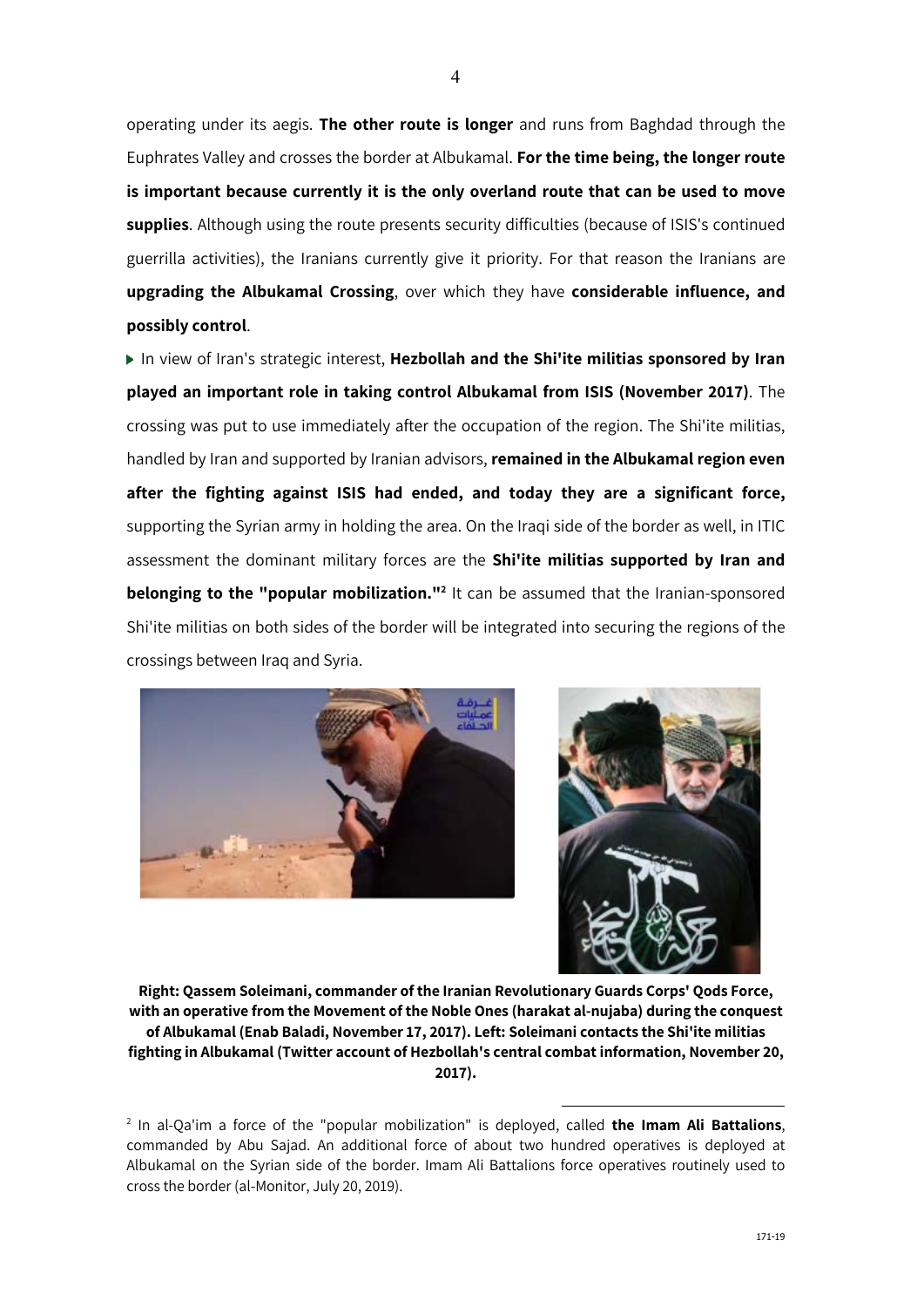5



**Right: Operatives of the Afghan Fatemiyoun Brigade, sponsored by Iran, who fought in the Albukamal region (Friends of Assad's Syria [Arabic] Facebook page, July 10, 2018). Left: Qassem Soleimani, commander of the IRGC's Qods Force, during a visit to the Fatemiyoun operatives in eastern Syria (Fatemiyoun Telegram channel, June 10, 2019).**

# Upgrading the New Albukamal Crossing

After ISIS was expelled from the region, work began on the Syrian side of the border to prepare the Albukamal Crossing for reopening. At the time the Syrian media reported that the crossing would reopen in April 2018 (Syrian TV, March 20, 2018). However, it did not open as planned. It can be assumed that it was mainly because of the fragile security situation caused by ISIS's continued control of the lower Euphrates Valley.

**In all probability, after the fall of Baghouz and ISIS's takeover of the lower Euphrates Valley (March 2019), preparations for preparing the new crossing accelerated**. According to satellite image analysis, **intensive preparations for opening the Syrian side of the new border crossing are being carried out**, although at this point it is impossible to determine the status of the construction. Foundations were laid for the crossing, including for hangars and secure entrances. **The crossing is being built according to international standards**. On the other hand, **the old Syrian border crossing is blocked and during the past few months no significant activity has been identified there**.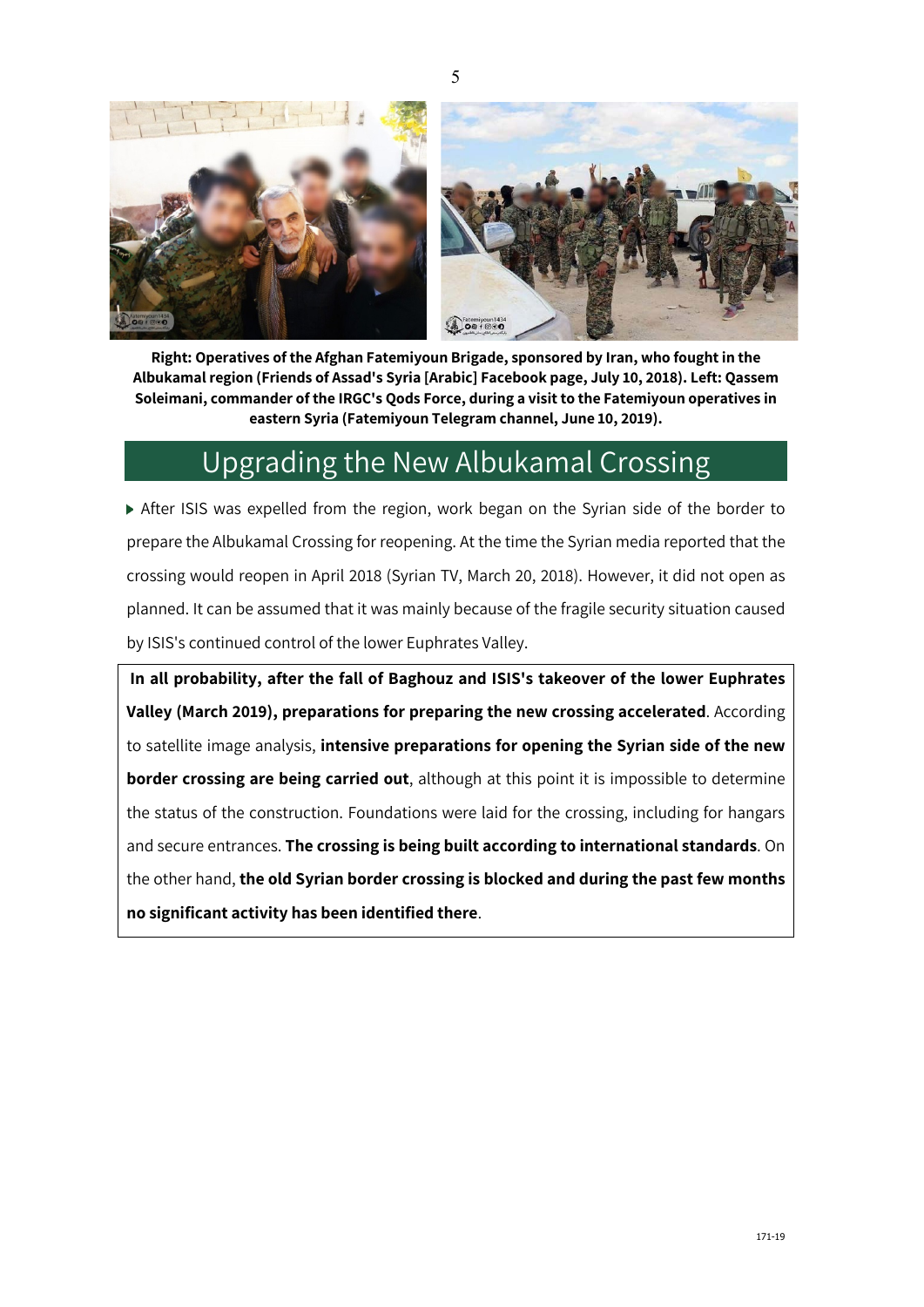

**The intensive construction at the new border crossing (left) and the lack of activity at the old crossing (right) (satellite image analysis and interpretation, iSi).**

## **Preparations for opening the Albukamal Crossing**

### **Coordination in Syria**

On July 22, 2019, according to a report from "a senior source in the Iraqi embassy in Damascus," **the Syrian and Iraqi governments reached advanced stages in preparations for opening the Albukamal-al-Qa'im Crossing** (Sawt al-Iraq YouTube channel, Syrian TV, al-Sumaria, July 22, 2019). An agreement has reportedly been reached between Syria and Iraq for **opening the crossing within approximately two months** (Syria Steps, July 23, 2019). On July 19, 2019, **General Othman al-Ghanimi, the chief of staff of the Iraqi joint forces**, announced **that in the coming days the [Albukamal] Crossing would open.** According to Agence France-Presse, al-Ghanimi made the statement during a press conference held in Damascus on July 18, 2019 after meeting with **Syrian Defense Minister Ali Abdallah Ayoub and Iranian army commander Mohammad Bakri** (al-Watan TV, July 19, 2019).

At the beginning of July 2019, the Hezbollah-affiliated Lebanese newspaper al-Akhbar reported **that in less than a month the Albukamal-al-Qa'im Crossing would open for the passage of merchandise and travelers**. According to the report, the crossing will be opened in accordance with decisions made at a meeting of the military commanders from Syria, Iraq and Iran **held in Damascus in March 2019**. It was reported that "Iraqi security sources" said preparations were being made at Albukamal for the opening, including paving the road and renovating the crossing (al-Akhbar, July 5, 2019).